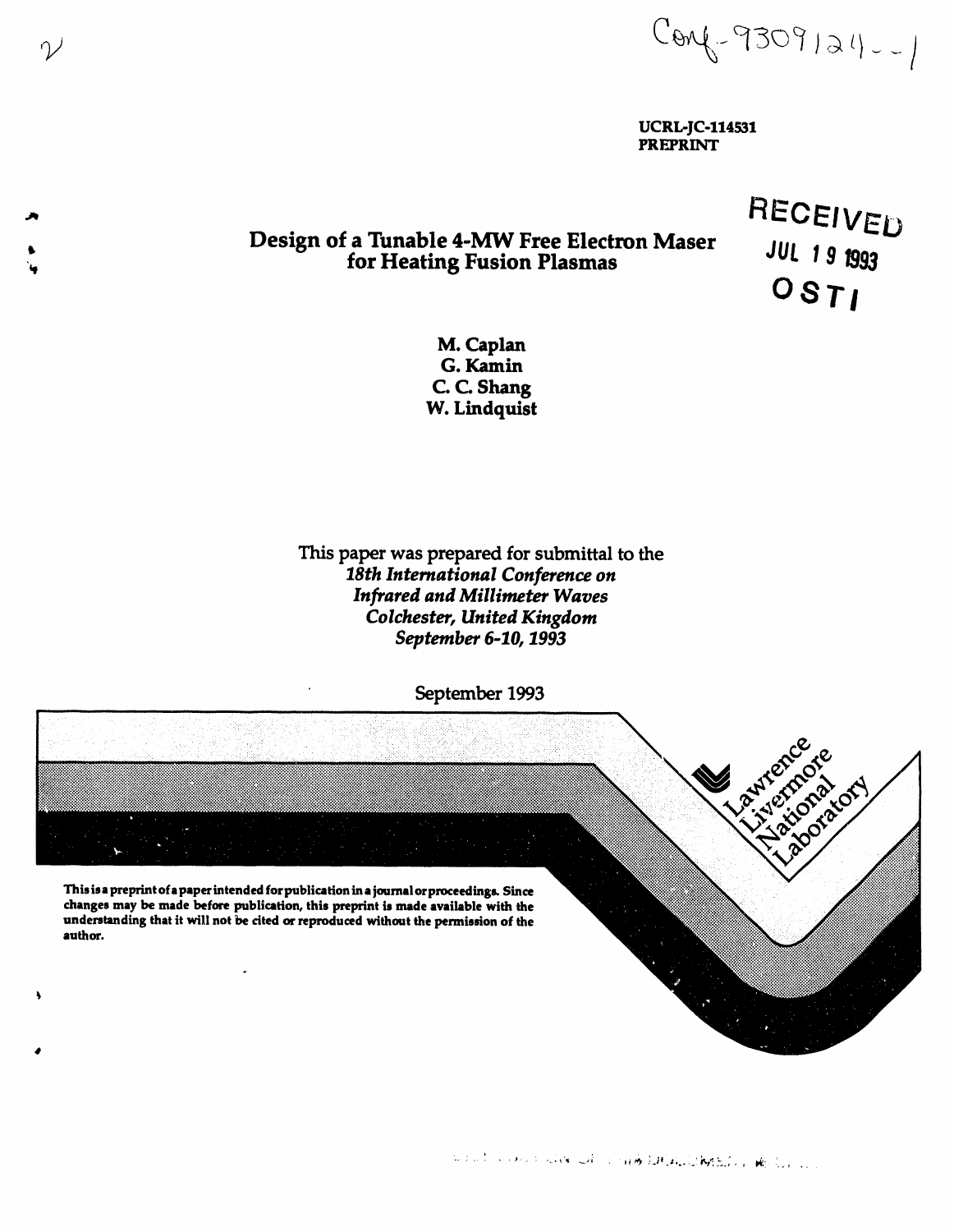# **DISCLAIMER**

فبرد

 $\sigma=\frac{1}{3}\sqrt{2}$ 

 $\hat{\rho}_i = \frac{1}{2} \hat{\rho}_i \hat{\rho}_i$ 

This document was prepared as an account of work sponsored by an agency of the United States Government. Neither the United States Government nor the University of California nor any of their employees, makes any warranty, express or implied, or assumes any legal liability or responsibility for the accuracy, completeness, or usefulness of any information, apparatus, product, or process disclosed, or represents that its use would not infringe privately owned rights. Reference herein to any specific commercial products, process, or service by trade name, trademark, manufacturer, or otherwise, does not necessarily constitute or imply its endorsement, recommendation, or favoring by the United States Government or the University of California. The views and opinions of authors expressed herein do not necessarily state or reflect those of the United States Government or the University of California, and shall not be used for advertising or product endorsement purposes.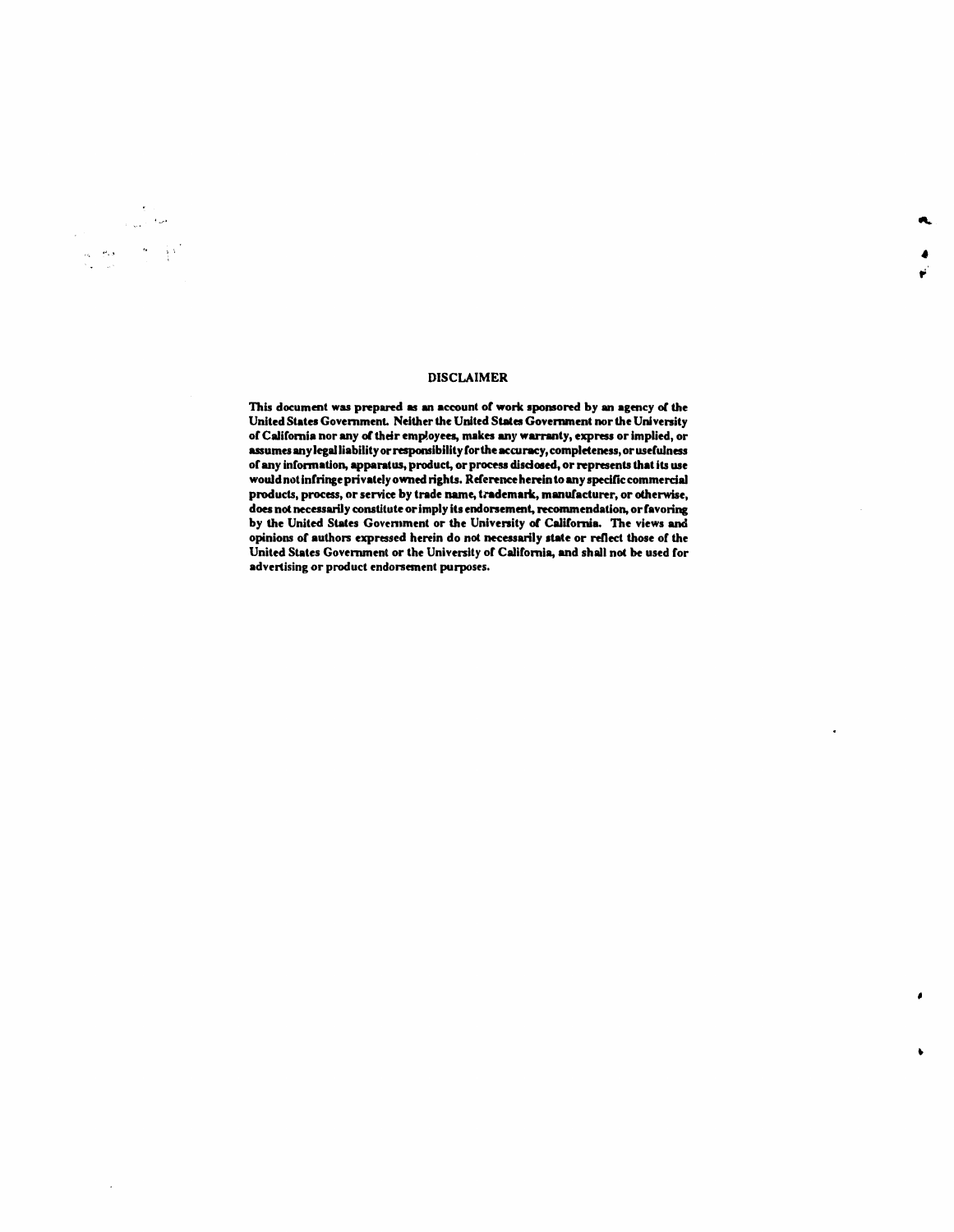# **Design of a Tunable 4-MW Free Electron Maser for Heating Fusion Plasmas\***

**M**. **Caplan, G**. K**amin, C. C**. **Shang, and W. Lindquis**t i **La**w**rence Liv**er**mo**r**e National Labo**r**atory P.O**. **Box 808, L-637 Liv**ermore**,** Calif**o**rnia 9455**1** US**A**

# **ABSTRACT**

Nethe**r**lands, to develop a 1-MW, long-pulse, 200-GHz Free **s**ame w**h**ile ensuring the int**e**grity of the beam-focusing Elect**r**on Maser (FEM) **u**sing a DC **a**ccelerator system with *s*ystem and *C*W power-**h**andling capability. The cost depressed collector. We present an extrapolation of this savings occur because the savings of the same saving supply with current. design to more than 4 MW of output microwave power in order to reduce the cost per kW and increase the power per **o**rde**r** t**o** reduce the co**s**t pe**r** kW an**d i**ncrease the power per H**igh-Cur**r**ent De***s*ig**n** module in a plasma **h**eating **s**ystem.

Netherlands, is now constructing a Free Electron Maser<br>(FEM) to be used as a high-frequency tunable microwave increasing excessively, causing problems due to ionization (FEM) to be used as a high-frequency tunable microwave increasing excessively, causing problems due to ionizat<br>source for heating fusion plasmas <sup>1</sup>. This source has been of background gas. The increase in emittance does n source for heating fusion plasmas.<sup>1</sup> This source has been of background gas. The increase in emitta<br>designed to ultimately operate CW at the 1-MW power degrade microwave interaction efficiency. designed to ultimately operate CW at the 1-MW power degrade microwave interaction efficiency.<br>
level over an adjustable tuning range of 150–250 GHz. The The original focusing system for the low-current design level over an adjustable tuning range of 150–250 GHz. The The original focusing system for the low-current design<br>design philosophy is to use a high-voltage DC beam can be used even though the beam radius increases by 40%, design philosophy is to use a high-voltage, DC beam can be used even though the beam radius increases by 4<br>system with depressed collector in order to make the overall the charge density increases by 20%, and the emittance system with depressed collector in order to make the overall the charge density increases by 20%, and the emittance<br>wall plug efficiency 40–50%. The high-voltage, 1.75-MV increases by a factor 2. The low-loss corrugated wa wall plug efficiency 40–50%. The high-voltage, 1.75-MV increases by a factor 2. The low-loss corrugated wave<br>nower supply provides only loss current (~ 30 mA) while system can handle up to 5 MW with acceptable wall power supply provides only loss current  $(-30 \text{ mA})$  while system can handle up to 5 MW with acceptable wall<br>the 12-A beam current is supplied by the 100–200 kV loading  $(< 1 \text{ kW/cm}^2)$ . Further stepping of the waveguide the 12-A beam current is supplied by the 100-200 kV loading ( $\lt$  1 kW/cm<sup>2</sup>). Further stepping of the waveguide<br>collector supplies.<br>would be required to separate the power into 4 output ports

system and wiggler magnet is shown in Figure 1. The of handling  $\sim$  1 MW CW power. Table 1 gives the rectangular corrugated circuit operating in HE., mode is modified 30-A design from the original FOM design. It is rectangular corrugated circuit operating in  $HE_{11}$  mode is modified 30-A design from the original FOM design. It is<br>very low loss capable of handling multi-megawatts of still assumed that the depressed collector can reco very low loss capable of handling multi-megawatts of still assumed that the depressed collectors very low of the power and dissipate up to 5 MW. power CW. The stepped waveguide system allows feedback and output coupling in highly overmoded guide while maintaining mode purity. The two-stage stepped<br>
Electron Languardian Computer Sumulation undulator allows for increased electronic efficiency while The FEM performance was modelled using a fully self-<br>maintaining high-quality focusing.<br>consistent 3D multimode non-wiggle averaged computer

**higher powers in order to reduce the cost/kW and develop a beam is modelled as several hundred particles which more compact microwave system. The most straight represent a specified emittance and charge density profile.** more compact microwave system. The most straight

**fo**rw**a**rd extrapolati**o**n i*s* to incre**a**se the cur**r**ent be**yo**n**d** There is an ongoing program at the FOM institute, The 12 A to as high as 30 A, keeping as much of the system<br>extands, to develop a 1-MW long-pulse, 200-GHz Free same while ensuring the integrity of the beam-focusing

lt is important to note t**h**at t**h**e 1.75-MeV beam radius is Introduction<br>The FOM Institute for Plasma Physics. The **determined by** emittance in the 10 to 30-A range. As the<br>beam current increases, the emittance is also allowed to The FOM **I**n**s**tit**u**te **fo**r **P**la**s**ma P**hysi**c**s,** The beam curre**n**t **in**crea*s*e**s,** t**h**e emittance **is** also all**ow**ed t**o**

 $\epsilon$  **acch having corrugated distributed cooled windows capable** A compatible microwave interaction circuit, coupling each having corrugated distributed cooled windows<br>em and wiggler magnet is shown in Figure 1. The of handling ~ 1 MW CW power.<sup>2</sup> Table 1 gives the

ntaining high-quality focusing.<br>There is an interest in extrapolating this design to code including both AC and DC space charge effects.<sup>3</sup> T code including both AC and DC space charge effects.<sup>3</sup> The beam is modelled as several hundred particles which

 $z\!b$ 



Fig 1. Schematic of MMW cavity of FEM showing step undulator, waveguide, and reflection/outcoupling system.

*'¢* **'** *:*'\_ \_ .,', \_ *,*\_ N): **'**t.*c*t,*:* i\_ *,*\_ . \_.

<sup>\*</sup>This work was performed under the auspices of the U.S. Department of Energy by the Lawrence Livermore National Laboratory, under contract W-7405-Eng-48.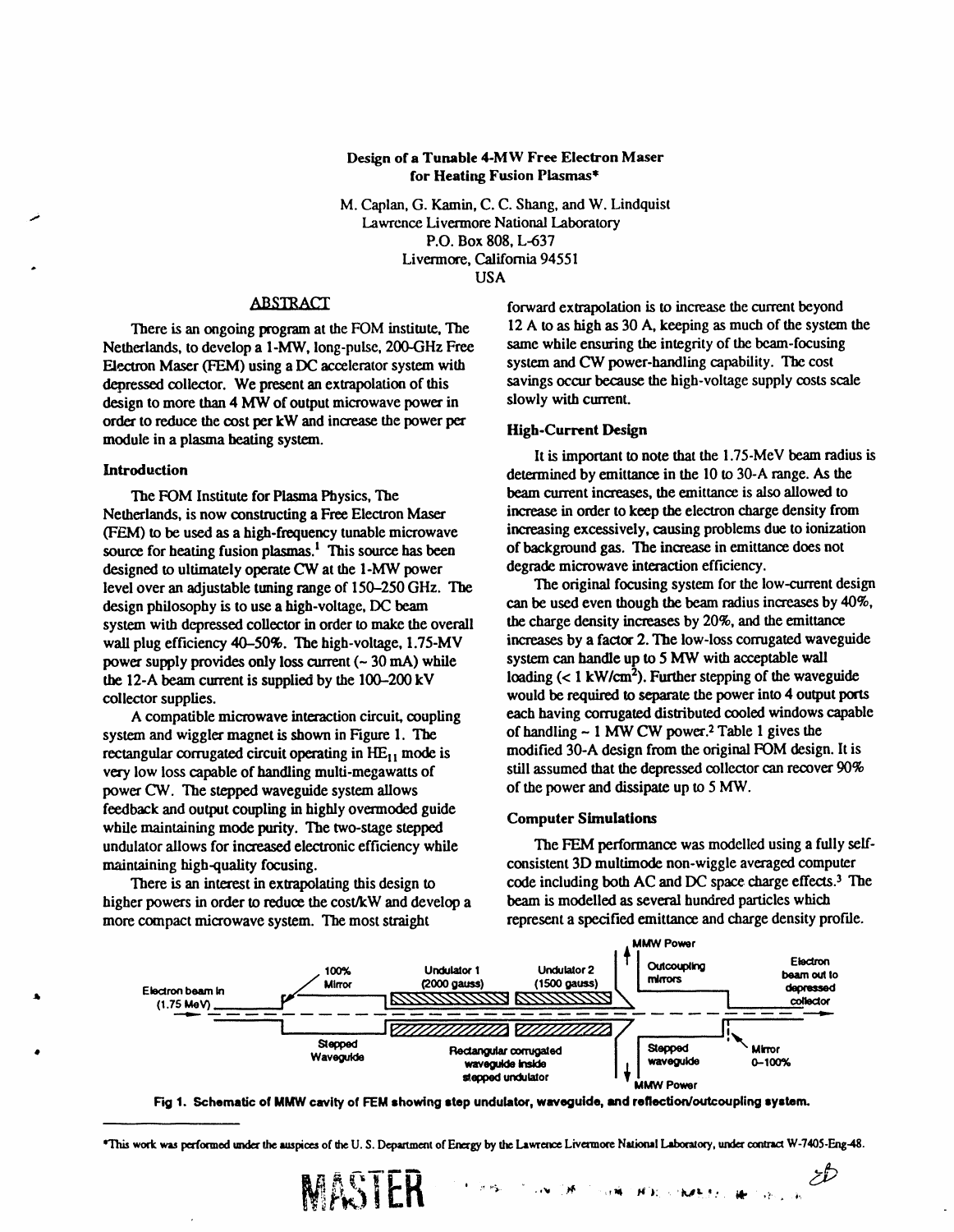| <b>FEM Parameters</b>          | FOM Design                   | <b>Extrapolation of</b><br>FOM Design to<br>High Power |
|--------------------------------|------------------------------|--------------------------------------------------------|
| <b>Net Microwave Output</b>    | 1.3 Megawatts                | 4.7 Megawatts                                          |
| <b>Beam Current</b>            | 12 amperes                   | 30 amperes                                             |
| Beam Voltage                   | 1.75 MeV                     | same                                                   |
| Reflection Coefficient         | 29%                          | 20%                                                    |
| Beam emittance                 | $50 \times$ mm m rad         | $90 \times$ mm m rad                                   |
| Beam radius                    | $0.92$ mm                    | $1.28$ mm                                              |
| Overall total length           | 158 cm                       | $138$ cm                                               |
| No. full periods Section 1     | 20                           | 17                                                     |
| No full periods Section 2      | 14                           | 13                                                     |
| Peak wiggier field Section 1   | 2.0 KG                       | same                                                   |
| Peak wiggler field Section 2   | 1.6 kG                       | 1.5 KG                                                 |
| Inter wiggier gap              | 5.0 cm                       | 6.4 cm                                                 |
| Wiggler period                 | 4 am                         | same                                                   |
| Waveguide mode                 | HE <sub>11</sub> rectangular | same                                                   |
| Waveguide height               | 2 cm                         | same                                                   |
| Wavoguide width                | $1.5 \text{ cm}$             | same                                                   |
| Frequency                      | 200 GHz                      | same                                                   |
| High voltage loss current      | < 40 miliamps                | <100 milliamps                                         |
| Depressed collector efficiency | 90%                          | same                                                   |
| Wall plug efficiency           | 40%                          | 50%                                                    |

Table 1. Extrapolation of FOM Design to High Power

Figure 2 shows the prediction for steady state microwave power generated as the beam traverses the wiggler. The step-tapered wiggler enhances the power by almost 2.5 times to 4.7 MW. Figure 3 shows the beam cross section upon entering and exiting the wiggler. The



extrapolated high power design of Table I.



Fig 3. Transverse beam cross-section in rectangular waveguide at (a) entrance to undulator 1 and (b) exit side of undulator 2 after traversing step wiggler interaction region

beam increases by a factor of 2 in size, but is still well confined and centered in the original waveguide structure. Figure 4 shows the electron energy spread in the beautiafter the interaction to be about 300 kV.



phase angle at undulator exit.

A number of simulations were performed at various currents between 12 and 30 amperes with each case being of imized. The results are shown in Figure 5, which shows how the output power scales with beam current assuming a roughly fixed charge density. The dependency goes faster than linear  $(-1^{1.4})$  because the FEM efficiency increases with current.



Fig. 5. The dependence of microwave output power on beam current for the configuration of Fig. 1.

## Conclusion

The 1-MW FEM now being built at FOM could be upgraded to as much as 4.7 MW by increasing the current from 12 to 30 amperes, still keeping many of the key design parameters constant (voltage, wiggler configuration, microwave waveguide system).

The upgraded design can greatly reduce the cost/kW since power supply costs at fixed voltage increase slowly with current (much less than linear) while output power increases faster than linear with increasing current.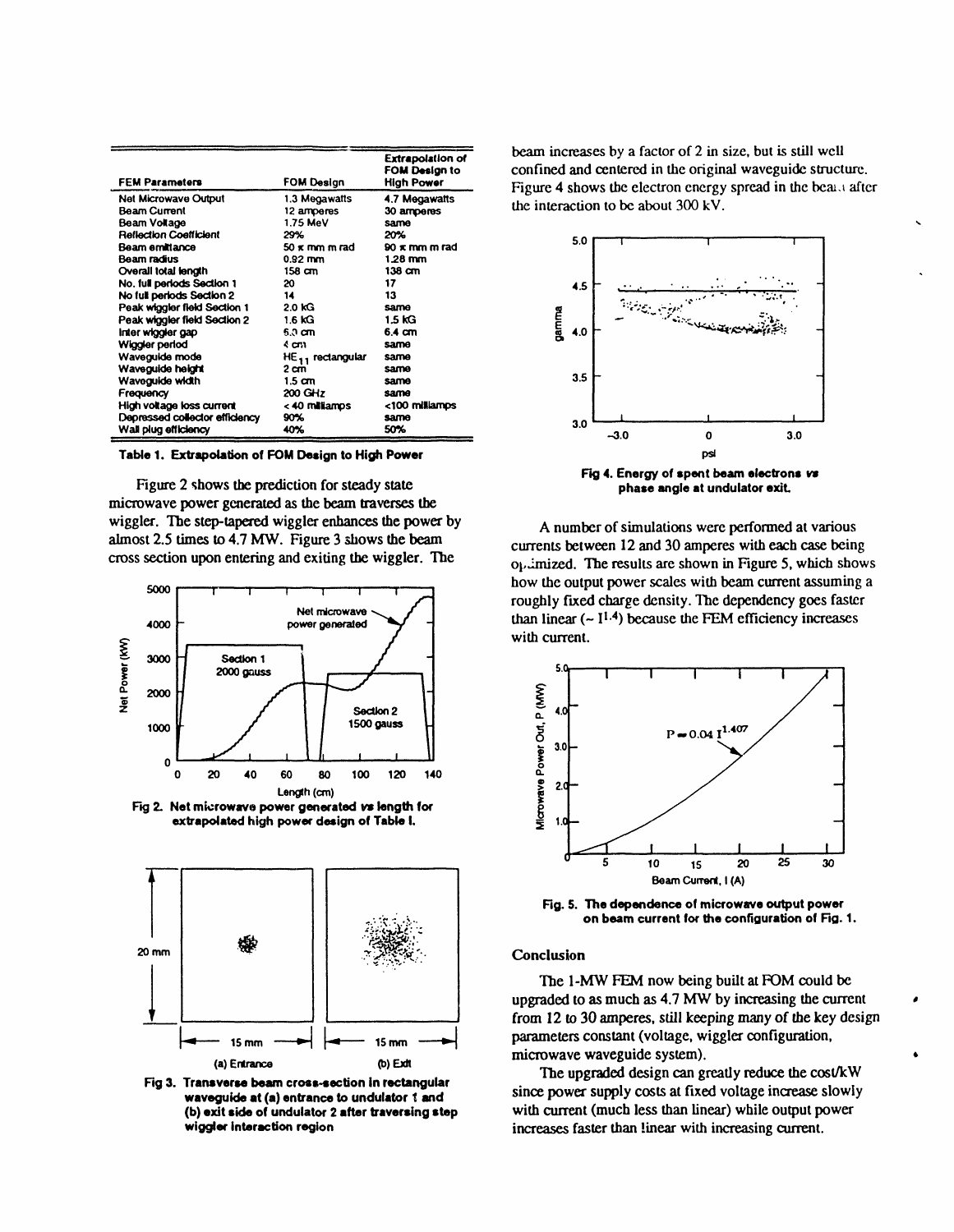# -R*EFERENCE\_*

1. A.G. Verhoeven, *et al*., 'The 1 MW, 200 GHz FOM-FUS ION FEM," *Proceedings of Seventeenth International Conference on Inf*.*,ared and Millimeter* a *Waves*, Pasadena, California, December, 1992.

 $\overline{a}$ 

2. C. C. Shang, *et al*., "Electrical *A*nalysis of Wideband and Distributed Windows Using Time Dependent Field Codes," *Proceedings of Eighteenth International Infrared and Millimeter Wave Conference*, Essex**,** England.

3. M. Caplan, "Predict*e*d Performance of a DC Beam Driven FEM Oscillator Designed for Fusion Applications at 200-250 GHz," *Pr*oc*eedings of 14th Inte*r*national Free Electron Laser Conference*, Kobe, Japan 1992.

 $\sim 1$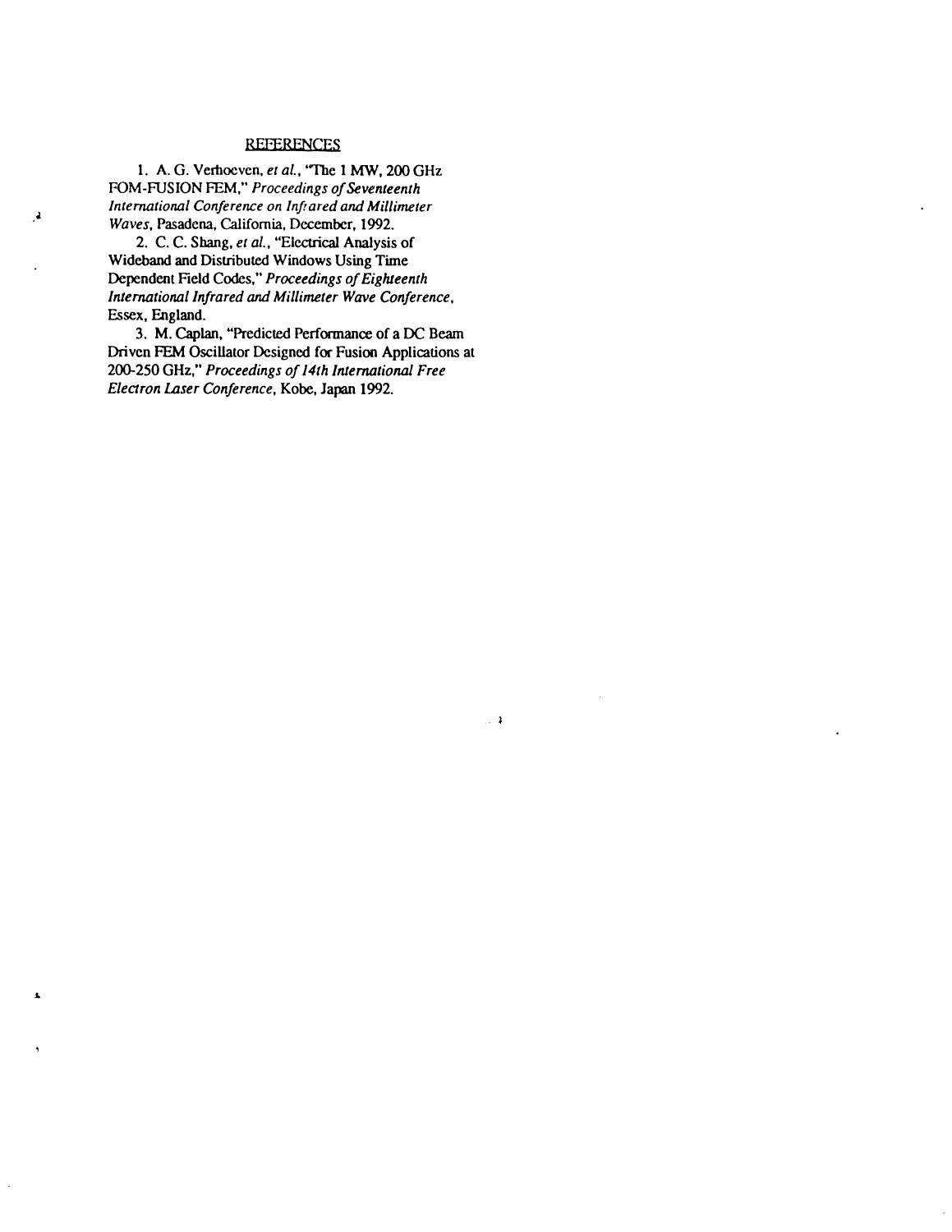





# DATE FILMED 9120193